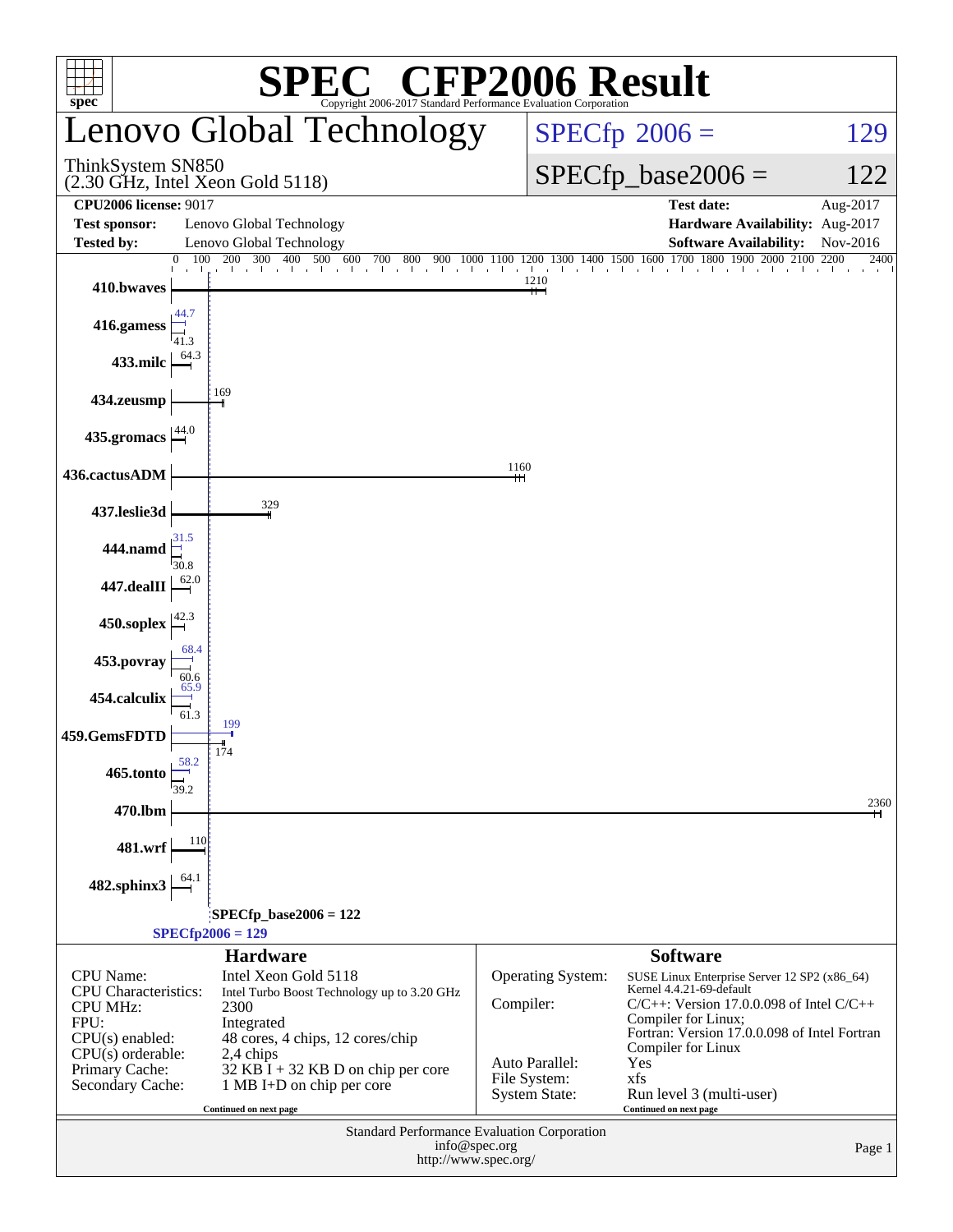| <b>SPEC CFP2006 Result</b><br>ŦП<br>$spec^{\circ}$                                         |                                                  |              |                |       |                             |                               |                                                                |                         |                |              |                |              |  |  |
|--------------------------------------------------------------------------------------------|--------------------------------------------------|--------------|----------------|-------|-----------------------------|-------------------------------|----------------------------------------------------------------|-------------------------|----------------|--------------|----------------|--------------|--|--|
| Lenovo Global Technology                                                                   |                                                  |              |                |       | $SPECfp2006 =$<br>129       |                               |                                                                |                         |                |              |                |              |  |  |
| ThinkSystem SN850<br>$(2.30 \text{ GHz}, \text{Intel Xeon Gold } 5118)$                    |                                                  |              |                |       | $SPECfp\_base2006 =$<br>122 |                               |                                                                |                         |                |              |                |              |  |  |
| <b>CPU2006 license: 9017</b>                                                               |                                                  |              |                |       |                             | <b>Test date:</b><br>Aug-2017 |                                                                |                         |                |              |                |              |  |  |
| Lenovo Global Technology<br>Hardware Availability: Aug-2017<br><b>Test sponsor:</b>        |                                                  |              |                |       |                             |                               |                                                                |                         |                |              |                |              |  |  |
| <b>Tested by:</b><br>Lenovo Global Technology<br><b>Software Availability:</b><br>Nov-2016 |                                                  |              |                |       |                             |                               |                                                                |                         |                |              |                |              |  |  |
| L <sub>3</sub> Cache:<br>16.5 MB I+D on chip per chip<br>Other Cache:<br>None              |                                                  |              |                |       |                             |                               | 64-bit<br><b>Base Pointers:</b><br>Peak Pointers:<br>32/64-bit |                         |                |              |                |              |  |  |
| Memory:                                                                                    | 1536 GB (48 x 32 GB 2Rx4 PC4-2666V-R, running at |              |                |       |                             |                               |                                                                | Other Software:<br>None |                |              |                |              |  |  |
| 2400 MHz)<br>Disk Subsystem:<br>1 x 960 GB SATA SSD                                        |                                                  |              |                |       |                             |                               |                                                                |                         |                |              |                |              |  |  |
| Other Hardware:<br>None                                                                    |                                                  |              |                |       |                             |                               |                                                                |                         |                |              |                |              |  |  |
|                                                                                            |                                                  |              |                |       |                             |                               |                                                                |                         |                |              |                |              |  |  |
| <b>Results Table</b>                                                                       |                                                  |              |                |       |                             |                               |                                                                |                         |                |              |                |              |  |  |
| <b>Base</b>                                                                                |                                                  |              |                |       |                             |                               | <b>Peak</b>                                                    |                         |                |              |                |              |  |  |
| <b>Benchmark</b>                                                                           | <b>Seconds</b>                                   | <b>Ratio</b> | <b>Seconds</b> | Ratio | <b>Seconds</b>              | Ratio                         | <b>Seconds</b>                                                 | <b>Ratio</b>            | <b>Seconds</b> | <b>Ratio</b> | <b>Seconds</b> | <b>Ratio</b> |  |  |
| 410.bwayes                                                                                 | 10.9                                             | 1240         | 11.2           | 1210  | 11.3                        | 1200                          | 10.9                                                           | 1240                    | 11.2           | 1210         | 11.3           | 1200         |  |  |
| 416.gamess                                                                                 | 474                                              | 41.3         | 474            | 41.3  | 474                         | 41.3                          | 438                                                            | 44.7                    | 438            | 44.7         | 437            | 44.8         |  |  |
| $433$ .milc                                                                                | 143                                              | 64.3         | 142            | 64.8  | 145                         | 63.4                          | 143                                                            | 64.3                    | 142            | 64.8         | 145            | 63.4         |  |  |
| 434.zeusmp                                                                                 | 53.8                                             | 169          | 52.9           | 172   | 54.5                        | 167                           | 53.8                                                           | 169                     | 52.9           | 172          | 54.5           | 167          |  |  |
| 435.gromacs                                                                                | 163                                              | 43.9         | 162            | 44.0  | 162                         | 44.0                          | 163                                                            | 43.9                    | 162            | 44.0         | 162            | 44.0         |  |  |
| 436.cactusADM                                                                              | 10.5                                             | 1140         | 10.3           | 1160  | 10.2                        | 1170                          | 10.5                                                           | 1140                    | 10.3           | 1160         | 10.2           | 1170         |  |  |
| 437.leslie3d                                                                               | 29.4                                             | 320          | 28.5           | 329   | 28.6                        | 329                           | 29.4                                                           | 320                     | 28.5           | 329          | 28.6           | 329          |  |  |
| 444.namd                                                                                   | 260                                              | 30.8         | 260            | 30.8  | 260                         | 30.8                          | 254                                                            | 31.5                    | 254            | 31.5         | 254            | 31.5         |  |  |
| 447.dealII                                                                                 | 185                                              | 62.0         | 184            | 62.0  | 184                         | 62.3                          | 185                                                            | 62.0                    | 184            | 62.0         | 184            | 62.3         |  |  |
| 450.soplex                                                                                 | 197                                              | 42.3         | 196            | 42.6  | 201                         | 41.6                          | 197                                                            | 42.3                    | 196            | 42.6         | 201            | 41.6         |  |  |
| 453.povray                                                                                 | 88.1                                             | 60.4         | 87.7           | 60.7  | 87.8                        | 60.6                          | 77.9                                                           | 68.3                    | 77.7           | 68.5         | 77.8           | 68.4         |  |  |
| 454.calculix                                                                               | 135                                              | 61.3         | 135            | 61.3  | 135                         | 61.3                          | 125                                                            | 66.0                    | 125            | 65.8         | 125            | 65.9         |  |  |
| 459.GemsFDTD                                                                               | 60.2                                             | 176          | 60.9           | 174   | 62.7                        | 169                           | 53.3                                                           | 199                     | 52.2           | 203          | 53.2           | <u>199</u>   |  |  |
| 465.tonto                                                                                  | 252                                              | 39.0         | 244            | 40.3  | 251                         | 39.2                          | 169                                                            | 58.2                    | 169            | 58.2         | 169            | 58.1         |  |  |
| 470.1bm                                                                                    | 5.83                                             | 2360         | 5.82           | 2360  | 5.88                        | 2340                          | 5.83                                                           | 2360                    | 5.82           | 2360         | 5.88           | 2340         |  |  |
| 481.wrf                                                                                    | 101                                              | 110          | 101            | 110   | 101                         | 111                           | <b>101</b>                                                     | 110                     | 101            | 110          | 101            | 111          |  |  |
| $482$ .sphinx $3$                                                                          | 304                                              | 64.1         | 304            | 64.1  | 305                         | 63.9                          | 304                                                            | 64.1                    | 304            | 64.1         | 305            | 63.9         |  |  |

Results appear in the [order in which they were run.](http://www.spec.org/auto/cpu2006/Docs/result-fields.html#RunOrder) Bold underlined text [indicates a median measurement.](http://www.spec.org/auto/cpu2006/Docs/result-fields.html#Median)

#### **[Operating System Notes](http://www.spec.org/auto/cpu2006/Docs/result-fields.html#OperatingSystemNotes)**

Stack size set to unlimited using "ulimit -s unlimited"

### **[Platform Notes](http://www.spec.org/auto/cpu2006/Docs/result-fields.html#PlatformNotes)**

 BIOS configuration: Choose Operating Mode set to Maximum Performance Hyper-Threading set to Disable Per Core P-state set to Disable DCA set to Disable Patrol Scrub set to Disable LLC dead line alloc set to Disable Sysinfo program /home/cpu2006-1.2-ic17.0/config/sysinfo.rev6993 Revision 6993 of 2015-11-06 (b5e8d4b4eb51ed28d7f98696cbe290c1)

Continued on next page

Standard Performance Evaluation Corporation [info@spec.org](mailto:info@spec.org) <http://www.spec.org/>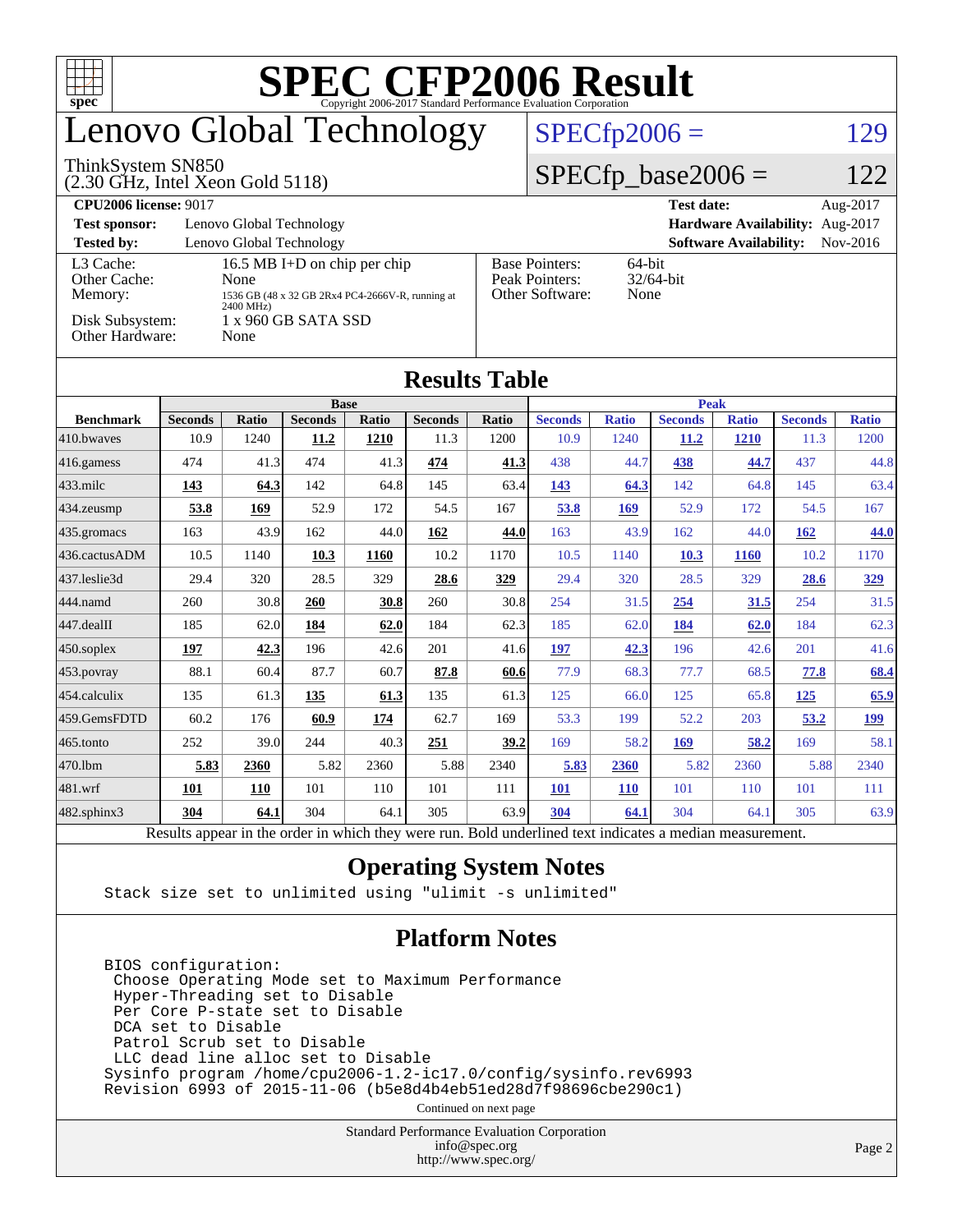

### enovo Global Technology

ThinkSystem SN850

(2.30 GHz, Intel Xeon Gold 5118)

 $SPECTp2006 = 129$ 

 $SPECTp\_base2006 = 122$ 

**[Test sponsor:](http://www.spec.org/auto/cpu2006/Docs/result-fields.html#Testsponsor)** Lenovo Global Technology **[Hardware Availability:](http://www.spec.org/auto/cpu2006/Docs/result-fields.html#HardwareAvailability)** Aug-2017 **[Tested by:](http://www.spec.org/auto/cpu2006/Docs/result-fields.html#Testedby)** Lenovo Global Technology **[Software Availability:](http://www.spec.org/auto/cpu2006/Docs/result-fields.html#SoftwareAvailability)** Nov-2016

**[CPU2006 license:](http://www.spec.org/auto/cpu2006/Docs/result-fields.html#CPU2006license)** 9017 **[Test date:](http://www.spec.org/auto/cpu2006/Docs/result-fields.html#Testdate)** Aug-2017

#### **[Platform Notes \(Continued\)](http://www.spec.org/auto/cpu2006/Docs/result-fields.html#PlatformNotes)**

Standard Performance Evaluation Corporation [info@spec.org](mailto:info@spec.org) running on SN850 Thu Aug 17 10:20:04 2017 This section contains SUT (System Under Test) info as seen by some common utilities. To remove or add to this section, see: <http://www.spec.org/cpu2006/Docs/config.html#sysinfo> From /proc/cpuinfo model name : Intel(R) Xeon(R) Gold 5118 CPU @ 2.30GHz 4 "physical id"s (chips) 48 "processors" cores, siblings (Caution: counting these is hw and system dependent. The following excerpts from /proc/cpuinfo might not be reliable. Use with caution.) cpu cores : 12<br>siblings : 12 siblings physical 0: cores 0 1 2 3 4 5 8 9 10 11 12 13 physical 1: cores 0 1 2 3 4 5 8 9 10 11 12 13 physical 2: cores 0 1 2 3 4 5 8 9 10 11 12 13 physical 3: cores 0 1 2 3 4 5 8 9 10 11 12 13 cache size : 16896 KB From /proc/meminfo MemTotal: 1584966772 kB HugePages\_Total: 0 Hugepagesize: 2048 kB From /etc/\*release\* /etc/\*version\* SuSE-release: SUSE Linux Enterprise Server 12 (x86\_64) VERSION = 12 PATCHLEVEL = 2 # This file is deprecated and will be removed in a future service pack or release. # Please check /etc/os-release for details about this release. os-release: NAME="SLES" VERSION="12-SP2" VERSION\_ID="12.2" PRETTY\_NAME="SUSE Linux Enterprise Server 12 SP2" ID="sles" ANSI\_COLOR="0;32" CPE\_NAME="cpe:/o:suse:sles:12:sp2" uname -a: Linux SN850 4.4.21-69-default #1 SMP Tue Oct 25 10:58:20 UTC 2016 (9464f67) x86\_64 x86\_64 x86\_64 GNU/Linux run-level 3 Aug 17 10:17 SPEC is set to: /home/cpu2006-1.2-ic17.0 Filesystem Type Size Used Avail Use% Mounted on /dev/sda4 xfs 836G 6.9G 829G 1% /home Continued on next page

<http://www.spec.org/>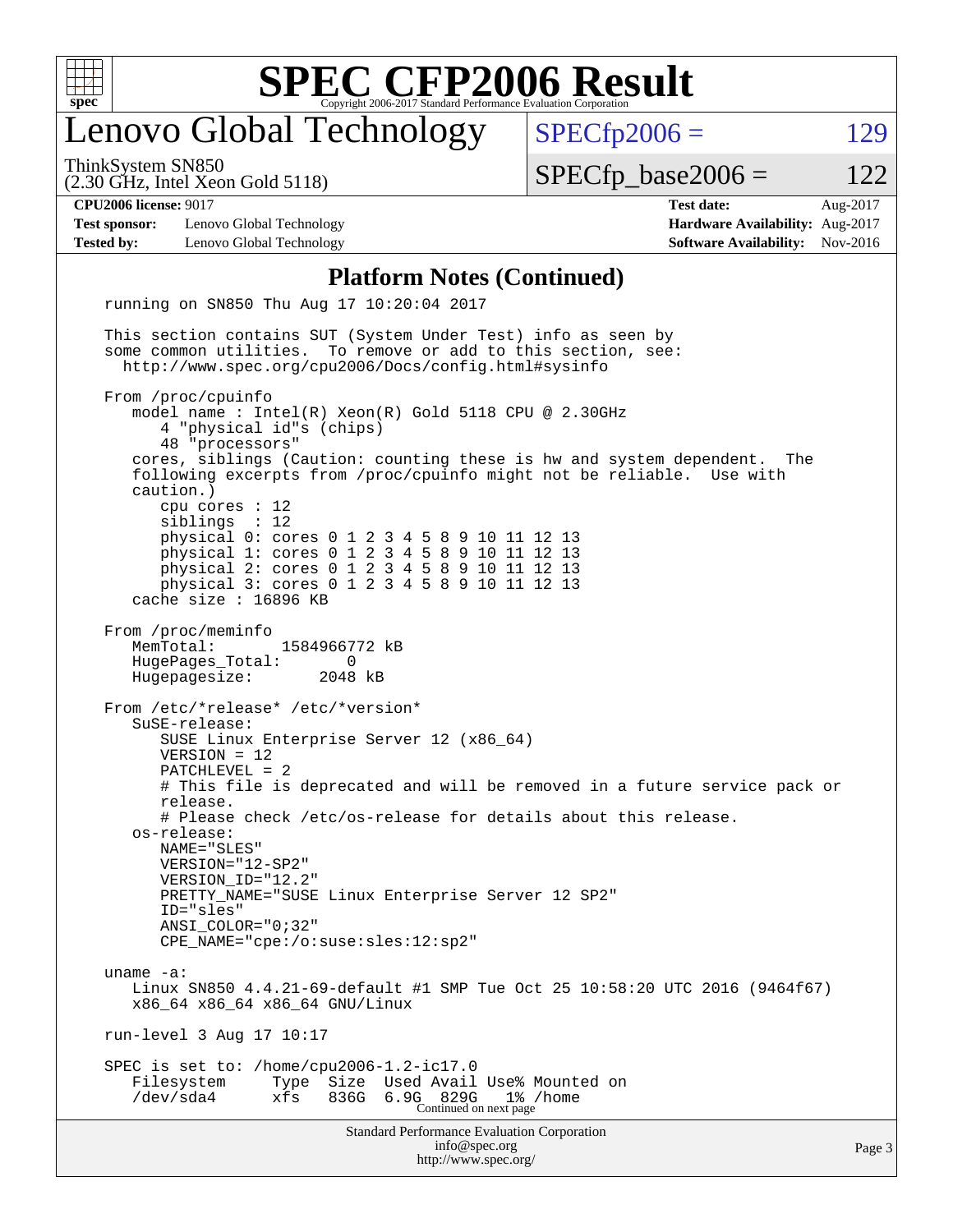

### enovo Global Technology

ThinkSystem SN850

(2.30 GHz, Intel Xeon Gold 5118)

 $SPECTp\_base2006 = 122$ 

 $SPECTp2006 = 129$ 

**[Test sponsor:](http://www.spec.org/auto/cpu2006/Docs/result-fields.html#Testsponsor)** Lenovo Global Technology **[Hardware Availability:](http://www.spec.org/auto/cpu2006/Docs/result-fields.html#HardwareAvailability)** Aug-2017 **[Tested by:](http://www.spec.org/auto/cpu2006/Docs/result-fields.html#Testedby)** Lenovo Global Technology **[Software Availability:](http://www.spec.org/auto/cpu2006/Docs/result-fields.html#SoftwareAvailability)** Nov-2016

**[CPU2006 license:](http://www.spec.org/auto/cpu2006/Docs/result-fields.html#CPU2006license)** 9017 **[Test date:](http://www.spec.org/auto/cpu2006/Docs/result-fields.html#Testdate)** Aug-2017

#### **[Platform Notes \(Continued\)](http://www.spec.org/auto/cpu2006/Docs/result-fields.html#PlatformNotes)**

Additional information from dmidecode:

 Warning: Use caution when you interpret this section. The 'dmidecode' program reads system data which is "intended to allow hardware to be accurately determined", but the intent may not be met, as there are frequent changes to hardware, firmware, and the "DMTF SMBIOS" standard.

 BIOS Lenovo -[IVE109A-1.00]- 04/27/2017 Memory: 48x Samsung M393A4K40BB2-CTD 32 GB 2 rank 2666 MHz, configured at 2400 MHz

(End of data from sysinfo program)

#### **[General Notes](http://www.spec.org/auto/cpu2006/Docs/result-fields.html#GeneralNotes)**

Environment variables set by runspec before the start of the run: KMP AFFINITY = "granularity=fine, compact" LD\_LIBRARY\_PATH = "/home/cpu2006-1.2-ic17.0/libs/32:/home/cpu2006-1.2-ic17.0/libs/64:/home/cpu2006-1.2-ic17.0/sh10.2" OMP NUM THREADS = "48"

 Binaries compiled on a system with 1x Intel Core i7-4790 CPU + 32GB RAM memory using Redhat Enterprise Linux 7.2 Transparent Huge Pages disabled with: echo never > /sys/kernel/mm/transparent\_hugepage/enabled

### **[Base Compiler Invocation](http://www.spec.org/auto/cpu2006/Docs/result-fields.html#BaseCompilerInvocation)**

[C benchmarks](http://www.spec.org/auto/cpu2006/Docs/result-fields.html#Cbenchmarks): [icc -m64](http://www.spec.org/cpu2006/results/res2017q4/cpu2006-20170918-49994.flags.html#user_CCbase_intel_icc_64bit_bda6cc9af1fdbb0edc3795bac97ada53)

[C++ benchmarks:](http://www.spec.org/auto/cpu2006/Docs/result-fields.html#CXXbenchmarks) [icpc -m64](http://www.spec.org/cpu2006/results/res2017q4/cpu2006-20170918-49994.flags.html#user_CXXbase_intel_icpc_64bit_fc66a5337ce925472a5c54ad6a0de310)

[Fortran benchmarks](http://www.spec.org/auto/cpu2006/Docs/result-fields.html#Fortranbenchmarks): [ifort -m64](http://www.spec.org/cpu2006/results/res2017q4/cpu2006-20170918-49994.flags.html#user_FCbase_intel_ifort_64bit_ee9d0fb25645d0210d97eb0527dcc06e)

[Benchmarks using both Fortran and C](http://www.spec.org/auto/cpu2006/Docs/result-fields.html#BenchmarksusingbothFortranandC): [icc -m64](http://www.spec.org/cpu2006/results/res2017q4/cpu2006-20170918-49994.flags.html#user_CC_FCbase_intel_icc_64bit_bda6cc9af1fdbb0edc3795bac97ada53) [ifort -m64](http://www.spec.org/cpu2006/results/res2017q4/cpu2006-20170918-49994.flags.html#user_CC_FCbase_intel_ifort_64bit_ee9d0fb25645d0210d97eb0527dcc06e)

### **[Base Portability Flags](http://www.spec.org/auto/cpu2006/Docs/result-fields.html#BasePortabilityFlags)**

 410.bwaves: [-DSPEC\\_CPU\\_LP64](http://www.spec.org/cpu2006/results/res2017q4/cpu2006-20170918-49994.flags.html#suite_basePORTABILITY410_bwaves_DSPEC_CPU_LP64) 416.gamess: [-DSPEC\\_CPU\\_LP64](http://www.spec.org/cpu2006/results/res2017q4/cpu2006-20170918-49994.flags.html#suite_basePORTABILITY416_gamess_DSPEC_CPU_LP64) 433.milc: [-DSPEC\\_CPU\\_LP64](http://www.spec.org/cpu2006/results/res2017q4/cpu2006-20170918-49994.flags.html#suite_basePORTABILITY433_milc_DSPEC_CPU_LP64) 434.zeusmp: [-DSPEC\\_CPU\\_LP64](http://www.spec.org/cpu2006/results/res2017q4/cpu2006-20170918-49994.flags.html#suite_basePORTABILITY434_zeusmp_DSPEC_CPU_LP64) 435.gromacs: [-DSPEC\\_CPU\\_LP64](http://www.spec.org/cpu2006/results/res2017q4/cpu2006-20170918-49994.flags.html#suite_basePORTABILITY435_gromacs_DSPEC_CPU_LP64) [-nofor\\_main](http://www.spec.org/cpu2006/results/res2017q4/cpu2006-20170918-49994.flags.html#user_baseLDPORTABILITY435_gromacs_f-nofor_main)

Continued on next page

Standard Performance Evaluation Corporation [info@spec.org](mailto:info@spec.org) <http://www.spec.org/>

Page 4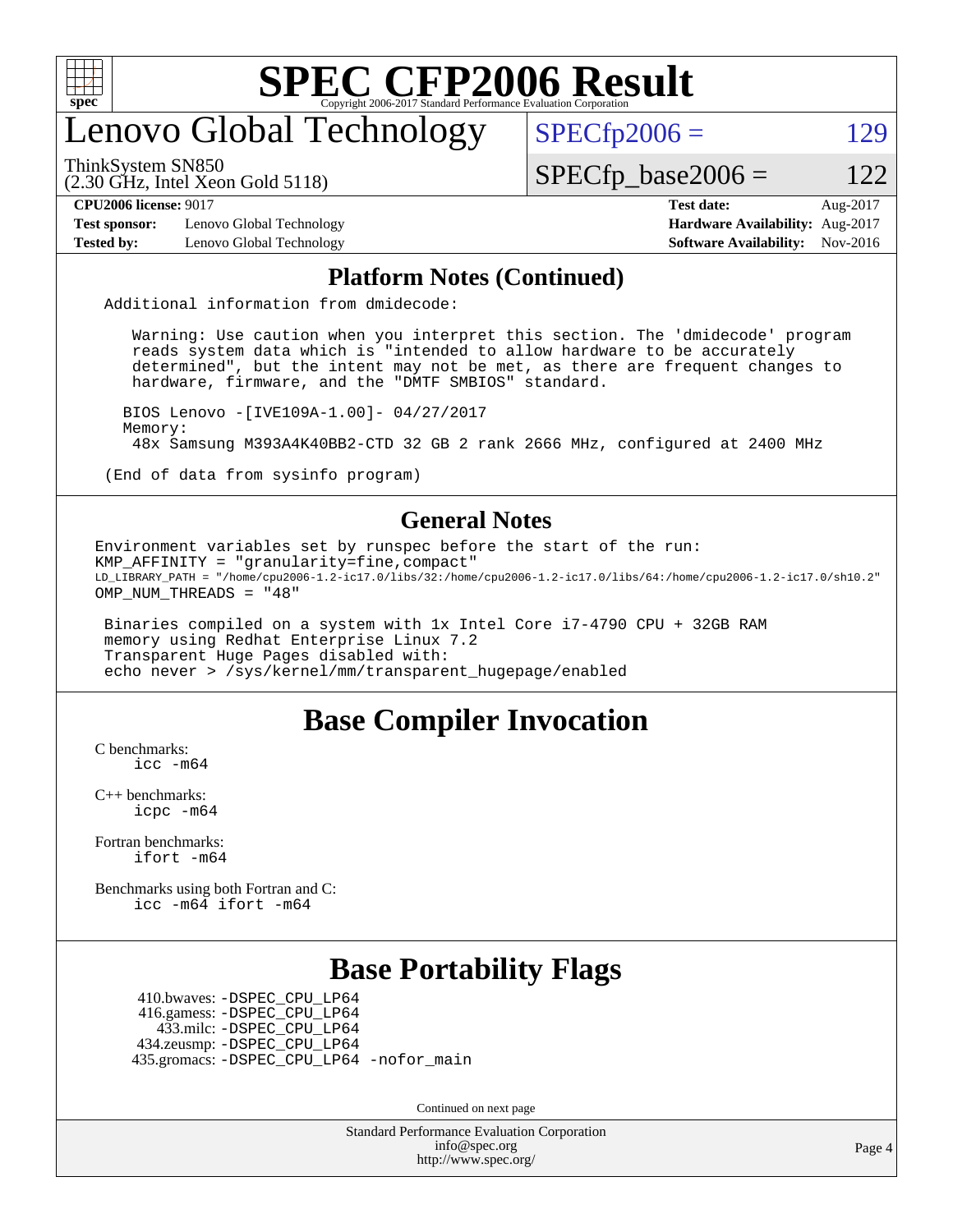

enovo Global Technology

ThinkSystem SN850

(2.30 GHz, Intel Xeon Gold 5118)

 $SPECfp2006 = 129$  $SPECfp2006 = 129$ 

 $SPECfp\_base2006 = 122$ 

**[Test sponsor:](http://www.spec.org/auto/cpu2006/Docs/result-fields.html#Testsponsor)** Lenovo Global Technology **[Hardware Availability:](http://www.spec.org/auto/cpu2006/Docs/result-fields.html#HardwareAvailability)** Aug-2017

**[CPU2006 license:](http://www.spec.org/auto/cpu2006/Docs/result-fields.html#CPU2006license)** 9017 **[Test date:](http://www.spec.org/auto/cpu2006/Docs/result-fields.html#Testdate)** Aug-2017 **[Tested by:](http://www.spec.org/auto/cpu2006/Docs/result-fields.html#Testedby)** Lenovo Global Technology **[Software Availability:](http://www.spec.org/auto/cpu2006/Docs/result-fields.html#SoftwareAvailability)** Nov-2016

### **[Base Portability Flags \(Continued\)](http://www.spec.org/auto/cpu2006/Docs/result-fields.html#BasePortabilityFlags)**

| 436.cactusADM: -DSPEC_CPU_LP64 -nofor main  |                                                                |
|---------------------------------------------|----------------------------------------------------------------|
| 437.leslie3d: -DSPEC_CPU_LP64               |                                                                |
| 444.namd: -DSPEC CPU LP64                   |                                                                |
| 447.dealII: -DSPEC CPU LP64                 |                                                                |
| 450.soplex: -DSPEC_CPU_LP64                 |                                                                |
| 453.povray: -DSPEC_CPU_LP64                 |                                                                |
| 454.calculix: - DSPEC CPU LP64 - nofor main |                                                                |
| 459.GemsFDTD: - DSPEC_CPU_LP64              |                                                                |
| 465.tonto: -DSPEC CPU LP64                  |                                                                |
| 470.1bm: - DSPEC CPU LP64                   |                                                                |
|                                             | 481.wrf: -DSPEC CPU_LP64 -DSPEC_CPU_CASE_FLAG -DSPEC_CPU_LINUX |
| 482.sphinx3: -DSPEC CPU LP64                |                                                                |

### **[Base Optimization Flags](http://www.spec.org/auto/cpu2006/Docs/result-fields.html#BaseOptimizationFlags)**

[C benchmarks](http://www.spec.org/auto/cpu2006/Docs/result-fields.html#Cbenchmarks):

[-xCORE-AVX2](http://www.spec.org/cpu2006/results/res2017q4/cpu2006-20170918-49994.flags.html#user_CCbase_f-xCORE-AVX2) [-ipo](http://www.spec.org/cpu2006/results/res2017q4/cpu2006-20170918-49994.flags.html#user_CCbase_f-ipo) [-O3](http://www.spec.org/cpu2006/results/res2017q4/cpu2006-20170918-49994.flags.html#user_CCbase_f-O3) [-no-prec-div](http://www.spec.org/cpu2006/results/res2017q4/cpu2006-20170918-49994.flags.html#user_CCbase_f-no-prec-div) [-parallel](http://www.spec.org/cpu2006/results/res2017q4/cpu2006-20170918-49994.flags.html#user_CCbase_f-parallel) [-qopt-prefetch](http://www.spec.org/cpu2006/results/res2017q4/cpu2006-20170918-49994.flags.html#user_CCbase_f-qopt-prefetch)

[C++ benchmarks:](http://www.spec.org/auto/cpu2006/Docs/result-fields.html#CXXbenchmarks) [-xCORE-AVX2](http://www.spec.org/cpu2006/results/res2017q4/cpu2006-20170918-49994.flags.html#user_CXXbase_f-xCORE-AVX2) [-ipo](http://www.spec.org/cpu2006/results/res2017q4/cpu2006-20170918-49994.flags.html#user_CXXbase_f-ipo) [-O3](http://www.spec.org/cpu2006/results/res2017q4/cpu2006-20170918-49994.flags.html#user_CXXbase_f-O3) [-no-prec-div](http://www.spec.org/cpu2006/results/res2017q4/cpu2006-20170918-49994.flags.html#user_CXXbase_f-no-prec-div) [-qopt-prefetch](http://www.spec.org/cpu2006/results/res2017q4/cpu2006-20170918-49994.flags.html#user_CXXbase_f-qopt-prefetch)

[Fortran benchmarks](http://www.spec.org/auto/cpu2006/Docs/result-fields.html#Fortranbenchmarks): [-xCORE-AVX2](http://www.spec.org/cpu2006/results/res2017q4/cpu2006-20170918-49994.flags.html#user_FCbase_f-xCORE-AVX2) [-ipo](http://www.spec.org/cpu2006/results/res2017q4/cpu2006-20170918-49994.flags.html#user_FCbase_f-ipo) [-O3](http://www.spec.org/cpu2006/results/res2017q4/cpu2006-20170918-49994.flags.html#user_FCbase_f-O3) [-no-prec-div](http://www.spec.org/cpu2006/results/res2017q4/cpu2006-20170918-49994.flags.html#user_FCbase_f-no-prec-div) [-parallel](http://www.spec.org/cpu2006/results/res2017q4/cpu2006-20170918-49994.flags.html#user_FCbase_f-parallel) [-qopt-prefetch](http://www.spec.org/cpu2006/results/res2017q4/cpu2006-20170918-49994.flags.html#user_FCbase_f-qopt-prefetch)

[Benchmarks using both Fortran and C](http://www.spec.org/auto/cpu2006/Docs/result-fields.html#BenchmarksusingbothFortranandC): [-xCORE-AVX2](http://www.spec.org/cpu2006/results/res2017q4/cpu2006-20170918-49994.flags.html#user_CC_FCbase_f-xCORE-AVX2) [-ipo](http://www.spec.org/cpu2006/results/res2017q4/cpu2006-20170918-49994.flags.html#user_CC_FCbase_f-ipo) [-O3](http://www.spec.org/cpu2006/results/res2017q4/cpu2006-20170918-49994.flags.html#user_CC_FCbase_f-O3) [-no-prec-div](http://www.spec.org/cpu2006/results/res2017q4/cpu2006-20170918-49994.flags.html#user_CC_FCbase_f-no-prec-div) [-parallel](http://www.spec.org/cpu2006/results/res2017q4/cpu2006-20170918-49994.flags.html#user_CC_FCbase_f-parallel) [-qopt-prefetch](http://www.spec.org/cpu2006/results/res2017q4/cpu2006-20170918-49994.flags.html#user_CC_FCbase_f-qopt-prefetch)

### **[Peak Compiler Invocation](http://www.spec.org/auto/cpu2006/Docs/result-fields.html#PeakCompilerInvocation)**

[C benchmarks](http://www.spec.org/auto/cpu2006/Docs/result-fields.html#Cbenchmarks): [icc -m64](http://www.spec.org/cpu2006/results/res2017q4/cpu2006-20170918-49994.flags.html#user_CCpeak_intel_icc_64bit_bda6cc9af1fdbb0edc3795bac97ada53)

[C++ benchmarks:](http://www.spec.org/auto/cpu2006/Docs/result-fields.html#CXXbenchmarks) [icpc -m64](http://www.spec.org/cpu2006/results/res2017q4/cpu2006-20170918-49994.flags.html#user_CXXpeak_intel_icpc_64bit_fc66a5337ce925472a5c54ad6a0de310)

[Fortran benchmarks](http://www.spec.org/auto/cpu2006/Docs/result-fields.html#Fortranbenchmarks): [ifort -m64](http://www.spec.org/cpu2006/results/res2017q4/cpu2006-20170918-49994.flags.html#user_FCpeak_intel_ifort_64bit_ee9d0fb25645d0210d97eb0527dcc06e)

[Benchmarks using both Fortran and C](http://www.spec.org/auto/cpu2006/Docs/result-fields.html#BenchmarksusingbothFortranandC): [icc -m64](http://www.spec.org/cpu2006/results/res2017q4/cpu2006-20170918-49994.flags.html#user_CC_FCpeak_intel_icc_64bit_bda6cc9af1fdbb0edc3795bac97ada53) [ifort -m64](http://www.spec.org/cpu2006/results/res2017q4/cpu2006-20170918-49994.flags.html#user_CC_FCpeak_intel_ifort_64bit_ee9d0fb25645d0210d97eb0527dcc06e)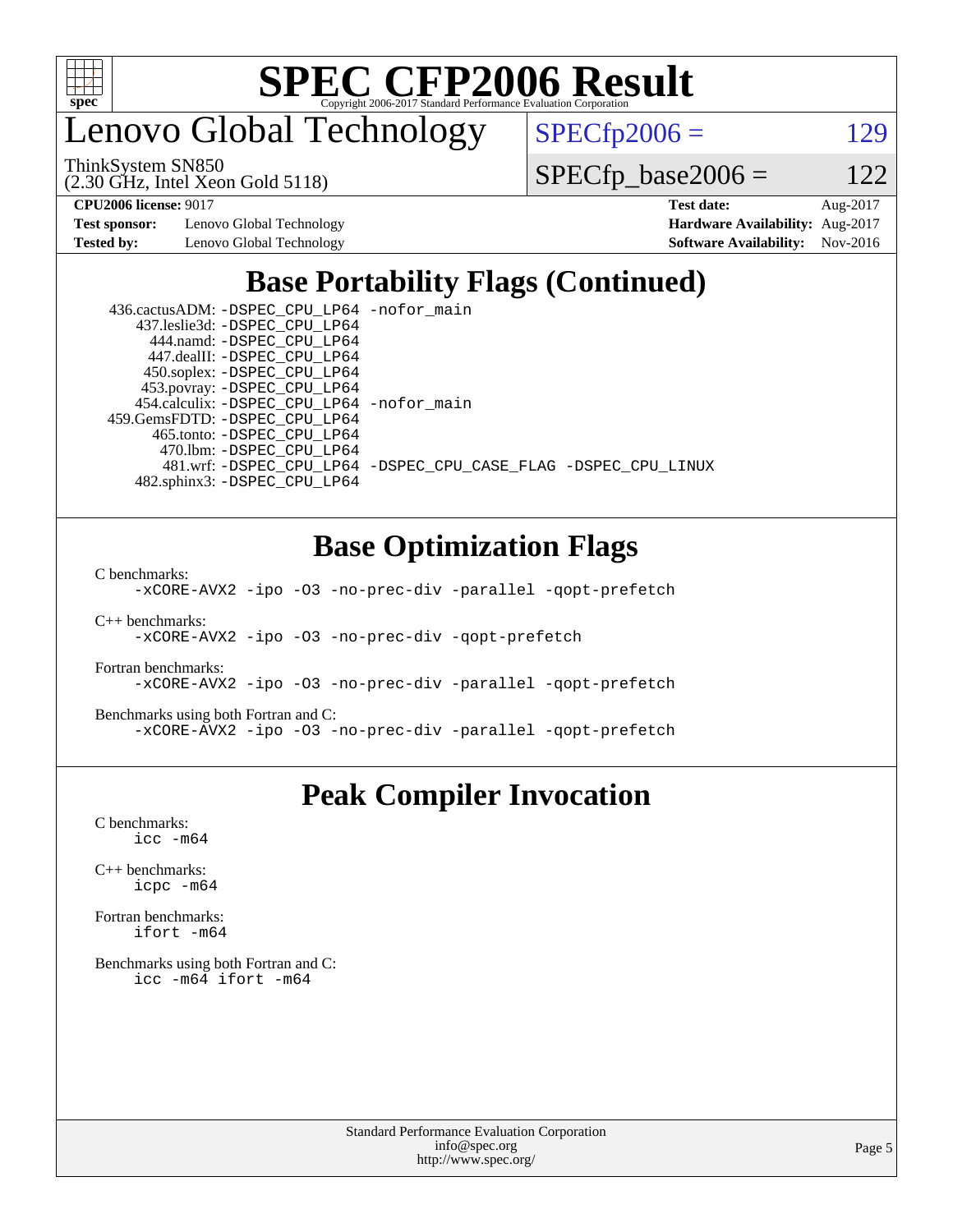

### enovo Global Technology

ThinkSystem SN850

(2.30 GHz, Intel Xeon Gold 5118)

 $SPECTp\_base2006 = 122$ 

 $SPECfp2006 = 129$  $SPECfp2006 = 129$ 

**[Test sponsor:](http://www.spec.org/auto/cpu2006/Docs/result-fields.html#Testsponsor)** Lenovo Global Technology **[Hardware Availability:](http://www.spec.org/auto/cpu2006/Docs/result-fields.html#HardwareAvailability)** Aug-2017 **[Tested by:](http://www.spec.org/auto/cpu2006/Docs/result-fields.html#Testedby)** Lenovo Global Technology **[Software Availability:](http://www.spec.org/auto/cpu2006/Docs/result-fields.html#SoftwareAvailability)** Nov-2016

**[CPU2006 license:](http://www.spec.org/auto/cpu2006/Docs/result-fields.html#CPU2006license)** 9017 **[Test date:](http://www.spec.org/auto/cpu2006/Docs/result-fields.html#Testdate)** Aug-2017

### **[Peak Portability Flags](http://www.spec.org/auto/cpu2006/Docs/result-fields.html#PeakPortabilityFlags)**

Same as Base Portability Flags

### **[Peak Optimization Flags](http://www.spec.org/auto/cpu2006/Docs/result-fields.html#PeakOptimizationFlags)**

[C benchmarks](http://www.spec.org/auto/cpu2006/Docs/result-fields.html#Cbenchmarks):

433.milc: basepeak = yes

 $470.$ lbm: basepeak = yes

 $482$ .sphinx3: basepeak = yes

[C++ benchmarks:](http://www.spec.org/auto/cpu2006/Docs/result-fields.html#CXXbenchmarks)

```
 444.namd: -prof-gen(pass 1) -prof-use(pass 2) -xCORE-AVX2(pass 2)
       -par-num-threads=1(pass 1) -ipo(pass 2) -O3(pass 2)
       -no-prec-div(pass 2) -fno-alias -auto-ilp32
```
447.dealII: basepeak = yes

 $450$ .soplex: basepeak = yes

```
 453.povray: -prof-gen(pass 1) -prof-use(pass 2) -xCORE-AVX2(pass 2)
        -par-num-threads=1-ipo-O3(pass 2)-no-prec-div(pass 2) -unroll4 -ansi-alias
```
[Fortran benchmarks](http://www.spec.org/auto/cpu2006/Docs/result-fields.html#Fortranbenchmarks):

```
410.bwaves: basepeak = yes 416.gamess: -prof-gen(pass 1) -prof-use(pass 2) -xCORE-AVX2(pass 2)
           -par-num-threads=1-ipo-O3(pass 2)-no-prec-div(pass 2) -unroll2 -inline-level=0 -scalar-rep-
   434.zeusmp: basepeak = yes
   437.leslie3d: basepeak = yes
459.GemsFDTD: -prof-gen(pass 1) -prof-use(pass 2) -xCORE-AVX2(pass 2)
           -par-num-threads=1-ipo-O3(pass 2)-no-prec-div(pass 2) -unroll2 -inline-level=0
           -qopt-prefetch -parallel
     465.tonto: -prof-gen(pass 1) -prof-use(pass 2) -xCORE-AVX2(pass 2)
           -par-num-threads=1(pass 1) -ipo(pass 2) -O3(pass 2)
           -no-prec-div-inline-calloc-qopt-malloc-options=3
           -auto -unroll4
```
Continued on next page

```
Standard Performance Evaluation Corporation
            info@spec.org
          http://www.spec.org/
```